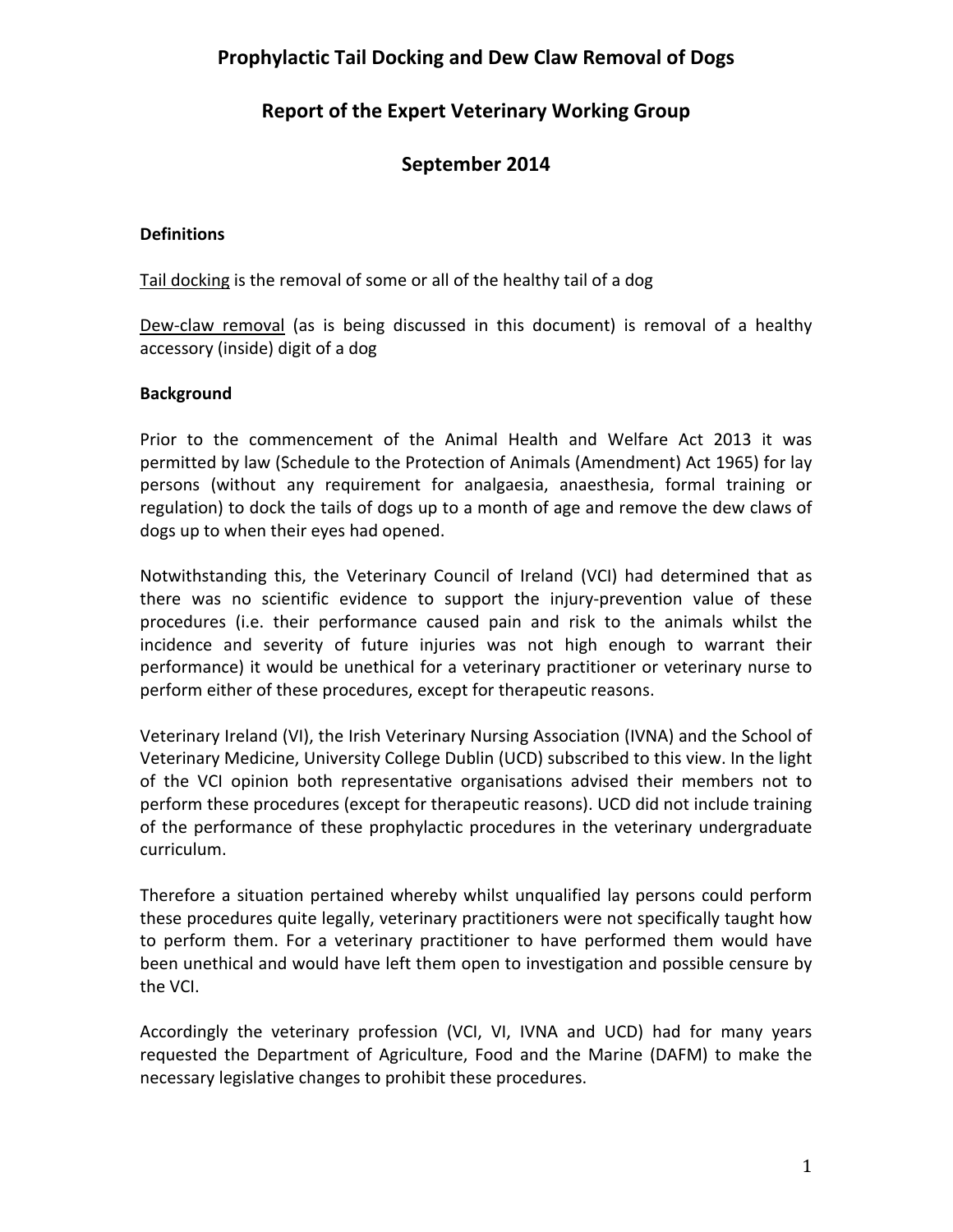## **Animal Health and Welfare Act 2013**

The Animal Health and Welfare Act 2013 (AHWA) came into force on 11 March 2014.

Section 16 of the AHWA regulates procedures or operations that remove or otherwise interferes with the sensitive or bone structure of an animal ('procedures').

- There is a general allowance within this Section to perform such procedures for 'veterinary treatment' (i.e. "treatment of an animal carried out by a veterinary practitioner or veterinary nurse").
	- $\circ$  The Minister has the authority to prohibit or limit the performance of any particular 'veterinary treatment' as he/she may determine.
- There is a general prohibition in this Section on any one other than a veterinary practitioner or veterinary nurses from performing these procedures.
	- $\circ$  The Minister however has the authority to permit any specified class of persons (including non-registered persons), to perform named procedures by way of Animal Health and Welfare Regulations and, if for non-registered persons, regulations under section 54A (inserted by section 2 of the Veterinary Practice (Amendment) Act 2012) of the Veterinary Practice Act 2005. (In the latter case the Minister is obliged by law to consult with the Council in advance).
- There is an absolute prohibition for any person to perform such procedures for cosmetic reasons or in such a way that obliterates any identification mark on an animal or that may otherwise render identification of an animal more difficult

Prophylactic surgical procedures (i.e. the interference with of the removal of healthy sensitive or bone tissue to prevent possible future injury or illness) is not "veterinary *treatment*" as one is not 'treating' a condition by performing such a procedure, one is merely performing a procedure so as to reduce the risk of an illness or injury that may or may not have occurred at some point in the future. Therefore such procedures are prohibited, even if performed by a veterinary practitioner, unless permitted by way of Animal Health and Welfare Regulations.

Tail docking and dew-claw removal of pups destined to be working dogs are such prophylactic procedures. Therefore if left unfettered by an Animal Health and Welfare Regulation the parent Act would effectively prohibit any person from performing these procedures both for cosmetic and prophylactic reasons.

(The intention of the legislation is that a veterinary practitioner may of course perform tail amputation and dew-claw amputation for *therapeutic* reason on an individual injured or diseased animal – this is "veterinary *treatment*".)

The Minister does therefore have the authority to introduce regulations to allow registered persons (or indeed non-registered ('lay') persons) to perform these prophylactic procedures, provided they are not performed for cosmetic reasons. To permit non-registered persons to perform these procedures he/she must invoke Section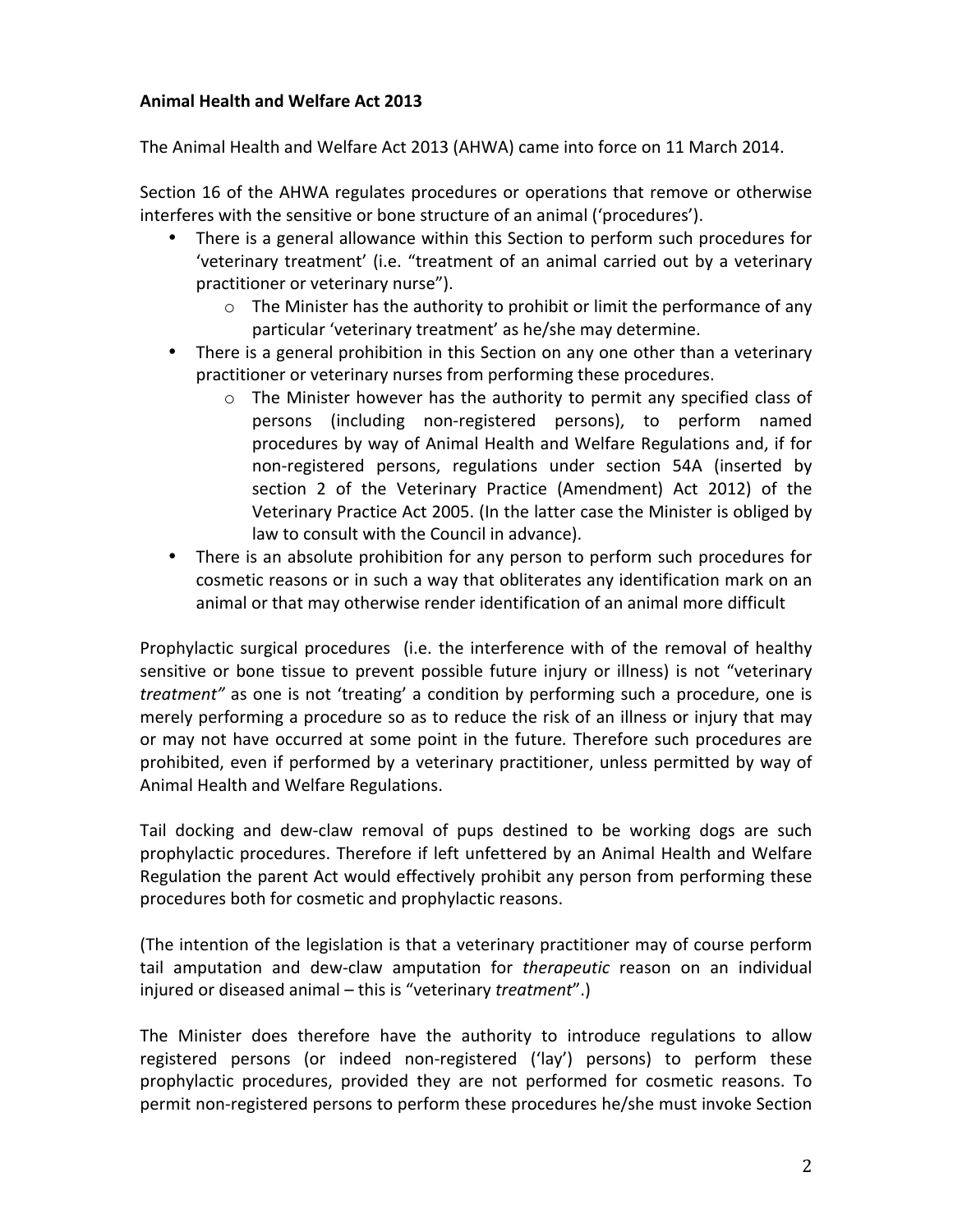54A of the Veterinary Practice Act (as amended) and therefore must consult with the Council.

## Tail docking and dew claw removal – the current situation

There was support for introduction of regulations to allow the performance of prophylactic tail docking and dew-claw removal from certain groups representing those involved in hunting and pest control with dogs.

Their contention was that certain breeds of working dogs suffered tail and dew-claw injuries to such an extent that the welfare of these dogs would be best served by having their tails docked and/or dew claws removed as pups, thus reducing the risk of future injury.

On the other hand the veterinary opinion, based on scientific data, was that whilst occasional individual dogs will suffer tail and dew-claw injuries that may have been prevented if the dog had no tail or dew claw, the incidence and severity of these injuries was not high enough to warrant mass-removal of tails and dew claws from a whole population of dogs. The view is that these procedures expose these dogs to unnecessary pain and suffering and risk to their health that is not justified by any benefit that could be gained from the performance of these procedures.

On that basis the veterinary profession had requested of the Minister and members of the Oireachtas (including making a presentation the Joint Oireachtas Committee on Agriculture) that no Regulations would be introduced to permit the performance of these procedures and that these procedures would therefore be prohibited outright.

After considering both opinions the Minister introduced SI 128/2014 on 11 March 2014 ("Prohibition on Tail Docking and Dew Claw Removal (Dogs) Regulations 2014").

This SI gives legal provision for veterinary practitioners and veterinary nurses (but not 'lay persons') to perform tail docking and dew claw removal in Spaniels, Terriers and Pointers up to 8 days of age provided the veterinary practitioner or nurse performing the procedure has reasonable cause to believe that the individual dog on which they are to perform the procedure is going to be used for lawful hunting or shooting of animals or lawful pest control and provided associated certification is completed by a veterinary practitioner. 

Effectively whilst it is now illegal for a lay-person to perform these procedures it is legal for a veterinary practitioner or nurse to perform these procedures under limited circumstances. 

Nonetheless the ethical position currently remains the same as has pertained for many years. Therefore a new situation pertains whereby whilst it may be legal for a veterinary practitioner or nurse to perform these procedures, it remains unethical to do so.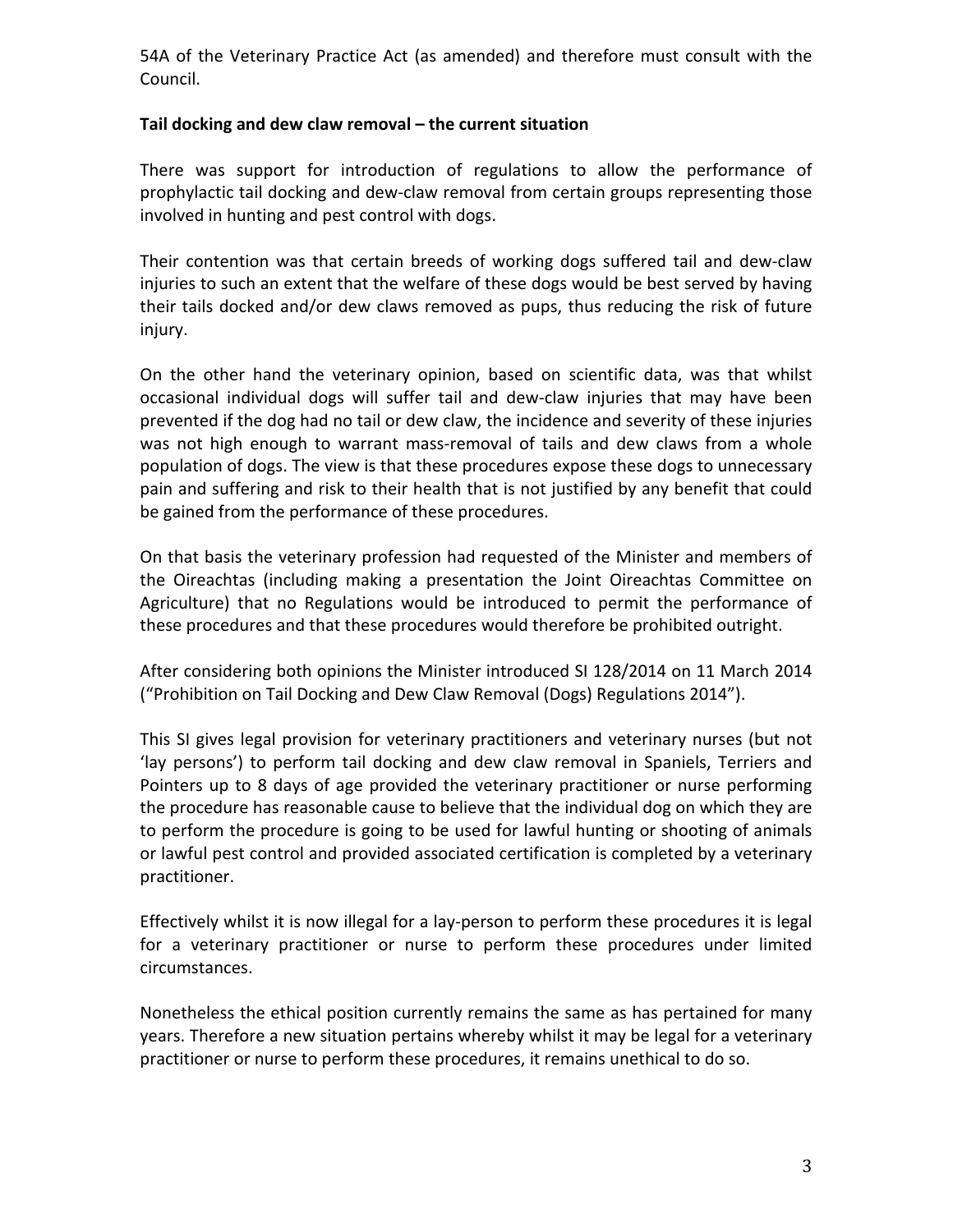### The Veterinary response to SI 128/2014

The scientific data available up to the introduction of this SI did not provide any evidence to support the hypothesis that any cohort of dogs (such as 'working dogs') would benefit from their dew-claws or tails being prophylactically shortened or amputated. However the Scottish Government had commissioned the University of Glasgow School of Veterinary Medicine to undertake studies to examine tail injuries sustained in working dogs in Scotland (there has been a prohibition of tail docking in dogs in Scotland since 2006), with these studies due to be published in April 2014.

It was therefore agreed that as soon as these peer-reviewed studies were published the veterinary profession in Ireland would re-examine the available scientific data relating to tail docking and dew claw removal and formulate a Report and that, with the aid of this Report, the Veterinary Council of Ireland would subsequently re-examine its guidelines on the ethics of performance of these procedures.

Accordingly an Expert Veterinary Working Group was convened to compile this Report.

The members of this Expert Veterinary Working Group (and which body they represent) are:

**Dr. Alison Hanlon** BSc, MSc, PhD (Senior Lecturer (Veterinary Ethics and Welfare) School of Veterinary Medicine, UCD)

**Professor Barbara Kirby** DVM MS, Dip. ACVS, Dip. ECVS (Professor of Veterinary Surgery, School of Veterinary Medicine, UCD) (Veterinary Ireland Companion Animal Society)

**Professor Simon More** BVSc PhD FACVSc MVB DipECVPH DipECBHM (Professor of Veterinary Epidemiology and Risk Analysis, School of Veterinary Medicine, UCD)

**Mr. Alan Rossiter** MVB, Chairperson of Working Group (Chair, Animal Welfare Committee Veterinary Ireland) 

**Mr. John Ryan** MVB, CertSAS, MRCVS (Department of Veterinary Surgery, School of Veterinary Medicine, UCD)

**Mr. Michael Sadlier** MVB, CertES(Orth), CertESM, MACVSc, MRCVS (Chair, Legislation and Ethics Committee, Veterinary Council of Ireland)

**Ms. Susie Walton** RVN (Legislation and Ethics Committee, Veterinary Council of Ireland)

Invited to give evidence to the working group was Dr. Timothy Parkin (University of Glasgow School of Veterinary Medicine), supervising author of the Scottish tail injury studies. Dr. Parkin has been consulted with and is satisfied the interpretation of the Working Group of the data in his studies is accurate.

The remit of the working group is to examine the incidence and severity of tail and dew claw injuries of Spaniels, Pointers and Terriers whilst engaged in the course of lawful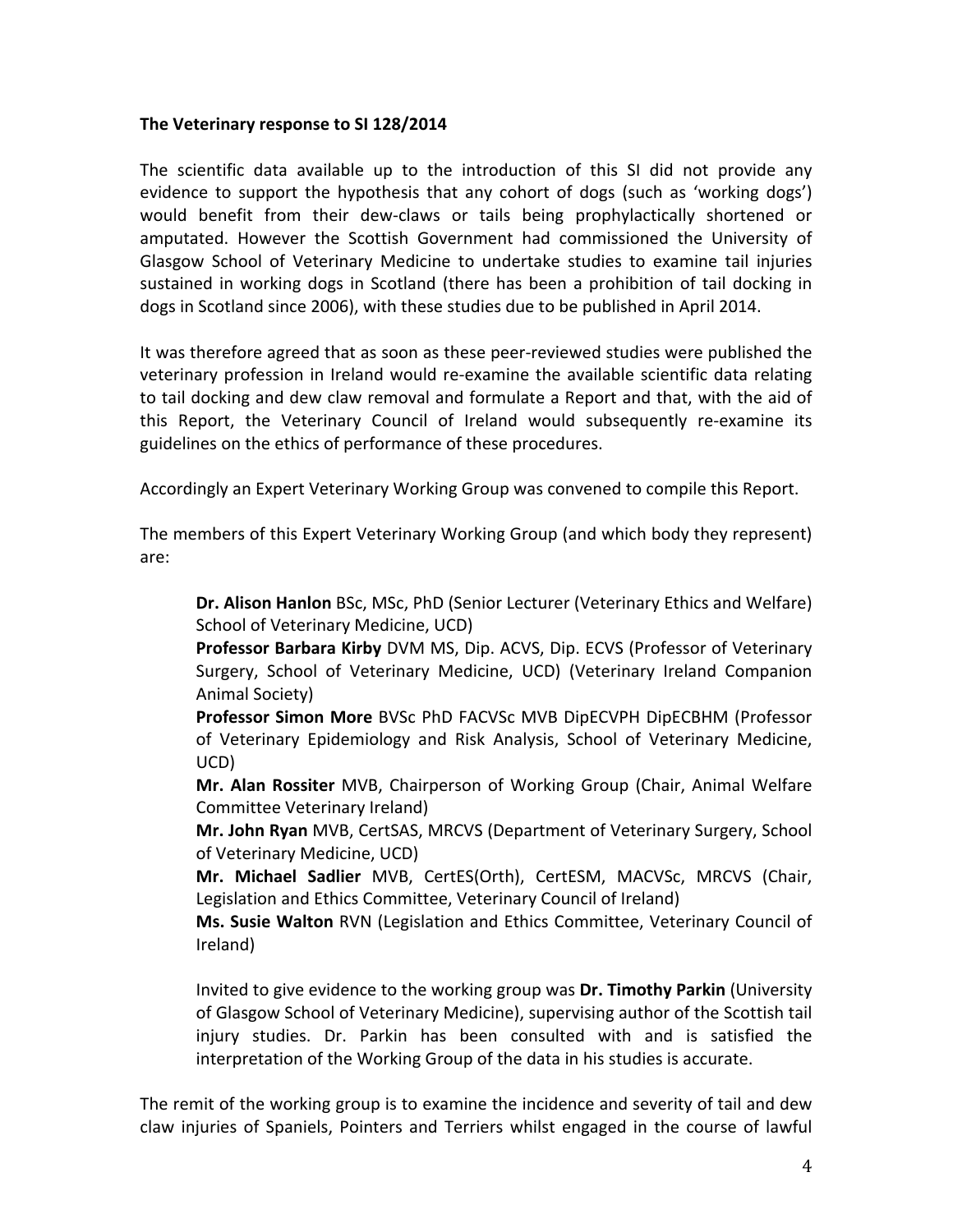hunting and shooting of animals and lawful pest control (i.e. those breeds named, and performing work as outlined, in SI 128/2014) and to subsequently provide a Report with up to date scientific information so that the Veterinary Council of Ireland may determine if there is an ethical basis for prophylactic tail docking or dew-claw removal in these breeds of dogs where those dogs are to be used as working dogs.

It is intended that the Report and the opinion of the Council will be made available to the veterinary profession and also to the Minister for Agriculture, Food and the Marine and the Joint Oireachtas Committee on Agriculture and that, if required, it would be requested that legislation will be amended to reflect the contents of the Report and the Council's opinion.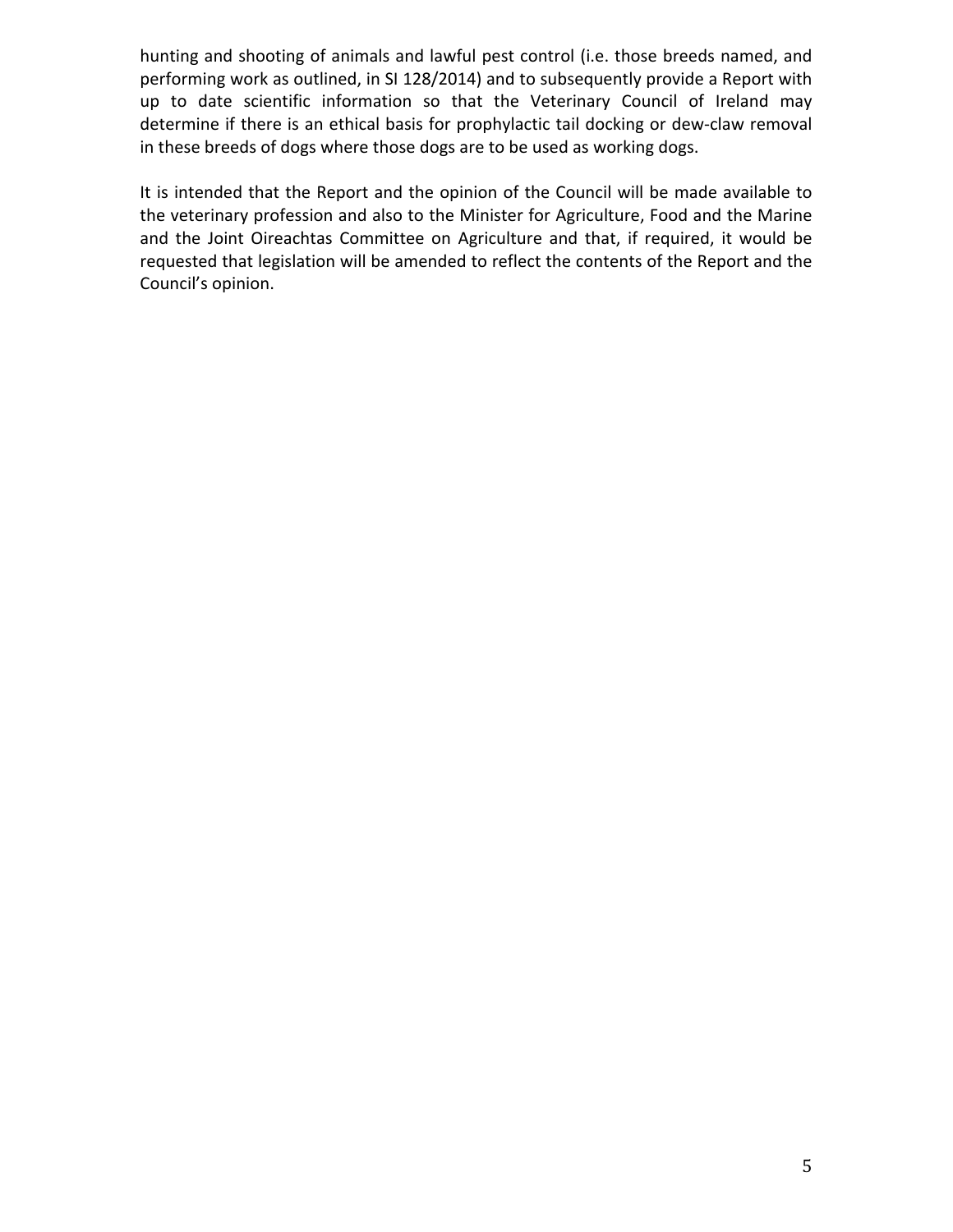# **Dew-claw Removal of Dogs**

# **Report of the Expert Veterinary Working Group**

The Working Group was unable to locate any peer-reviewed scientific evidence relating to the incidence or severity of dew claw injures sustained by the Terriers, Pointers or Spaniels engaged in lawful shooting and hunting of animals or lawful pest control.

There is therefore no new evidence to consider relating to the ethical basis for the performance of this procedure.

If it were determined that the previous situation pertained (that there is no ethical basis for the performance of this prophylactic procedure) then the appropriate legislative change would be to revoke SI 128/2014 in so far as it refers to dew-claw removal.

The parent Act would therefore be left unfettered in relation to this procedure and would in effect prohibit its performance except for therapeutic reasons by a veterinary practitioner.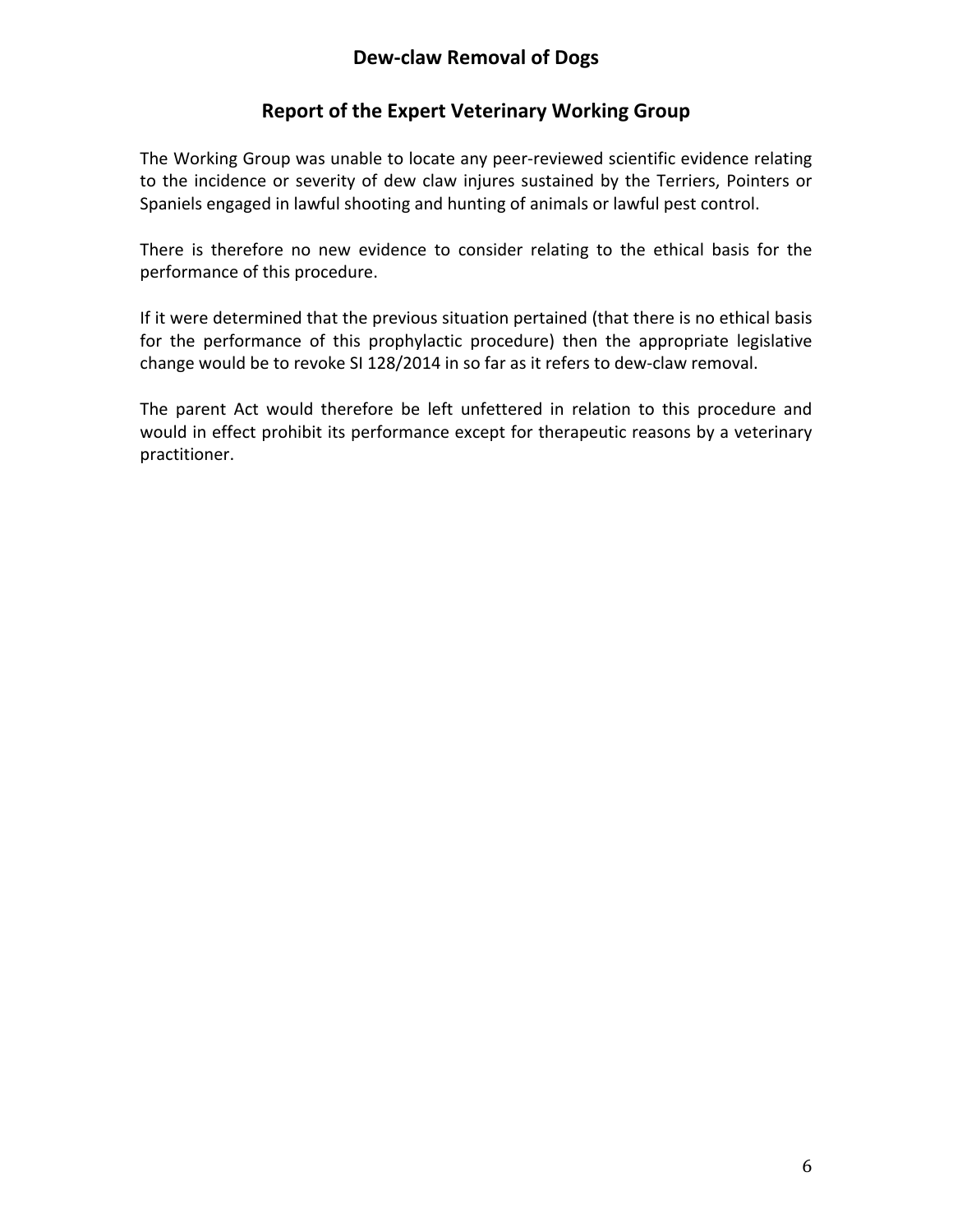# **Report of the Expert Veterinary Working Group**

## A: Incidence and severity of tail injuries, benefit of docking to prevent tail injuries.

In determining the incidence and severity of tail injuries in dogs and the benefit of docking as a method to prevent future tail injuries, the Working Group examined in particular the following peer-reviewed publications:

- **Study 1:** Risk factors for tail injuries in dogs in Great Britain Diesel G, Pfeiffer D, Crispin S, Brodbelt D. (2010) Vet Rec. 166(26):812-7. doi: 10.1136/vr.b4880.
- **Study 2:** Survey of tail injuries sustained by working gundogs and terriers **in Scotland** R. Lederer, D. Bennett and T. Parkin Veterinary Record (published online April 4, 2014) doi: 10.1136/vr.102041
- **Study 3:** The prevalence of tail injuries in working and non-working breed **dogs visiting veterinary practices in Scotland** N. Cameron, R. Lederer, D. Bennett, et al. Veterinary Record (published online April 4, 2014) doi: 10.1136/vr.102042

## **Study 1 (Diesel** *et al***).**

- This was the study that up to the date of publication of the Scottish studies (i.e. Studies 2 and 3) provided the most accurate scientifically validated data available on tail injuries of dogs and was therefore the basis for previous decisions relating to the ethical basis of performance of tail docking.
- 281 tail injuries were recorded from a population of 138,212 dogs attending 52 participating practices.
- This study found that tail injuries in working dogs were marginally higher than in non-working dogs, with a lifetime risk of 0.29%.
- However, the "attributable risk" calculated by these authors indicated that 500 puppies' tails would have to be docked in order to prevent one tail injury later in life.
- In other words the Number Needed to Treat (NNT) for tail injury prevention by prophylactic tail docking was 500.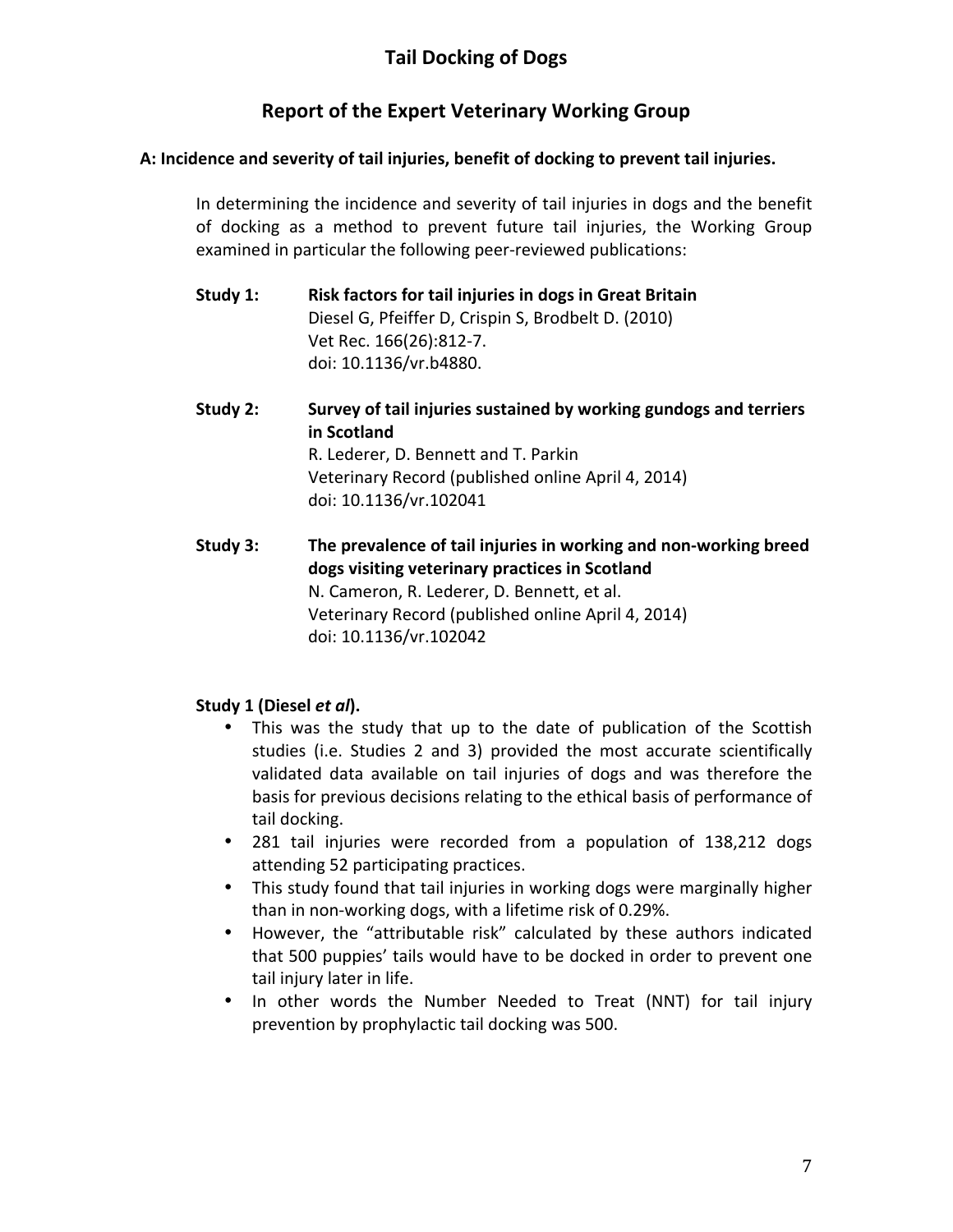## Study 2 (Lederer *et al*) "The Scottish Internet survey"

- This study was based on responses by the public to an internet survey requesting information regarding the incidence and severity of tail injuries in different breeds of dogs in Scotland sustained over one hunting season, focusing on working dogs
- Incidence of tail injury in a total of 2755 dogs were reported of which 318 (11.5%) had at least one tail injury in the last year
- Spaniels and Hunt Point Retrievers (not '*Pointers*') were the only 2 breed categories that are at significant risk of suffering more tail injuries than the general dog population
- Major tail injuries were very rare (approx. 5% of 'worst tail injury')
- Approx. 95% of reported tail injuries were minor tail injuries (tail tip damage or a laceration other than on tip), with approx. 75% of these dogs returning to work within 1 week at most, and less than 8% requiring any veterinary attention (See figures below)
- Due to the study methods used, the epidemiological evidence from the internet survey is weaker than from the practice survey (i.e. Study 3)
- There are several sources of bias to consider:
	- Sampling bias (participants are self-selected, likely biased towards those seeking a legislative change to permit tail docking)
	- Measurement bias (self-reporting data were used throughout)
- Estimates of prevalence and NNT from this study primarily relate to minor tail injuries. These are probably *overestimates* of the true prevalence of minor tail injury as a result of sampling and measurement bias (that is, the true prevalence likely lower and the true NNT higher)
- These estimates are based on data from a single hunting season
- The statistics (outlined in the author's Master's thesis) relating to the types of worst tail injuries sustained in a season are as follows:

| Type of worst tail injury suffered in a season: |       |  |
|-------------------------------------------------|-------|--|
| Tail tip damage                                 | 72.9% |  |
| Laceration other than on tip 19.7%              |       |  |
| "Broken Tail"                                   | 3%    |  |
| Dislocated tail                                 | 1.7%  |  |
| Other                                           | 2.7%  |  |

Time until dog was able to exercise normally (after the worst injury it suffered in a season):

| Same day                        | 18.1% |
|---------------------------------|-------|
| 1 day                           | 14.7% |
| Up to 1 week                    | 40.5% |
| Up to 1 month                   | 25.4% |
| Permanently unable to work 1.3% |       |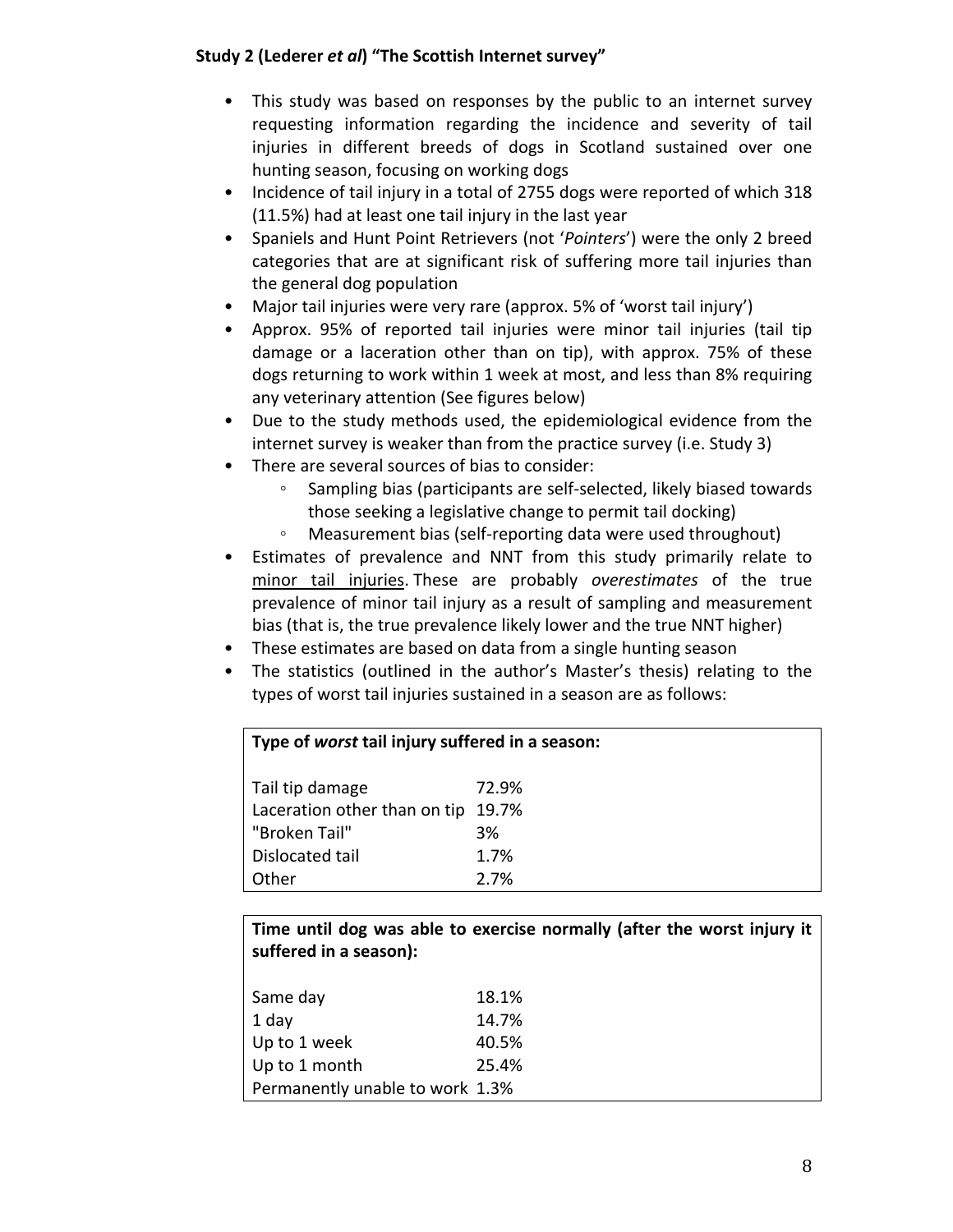**Type of work being undertaken when suffering this worst injury of the season:**

| Driven game shoot | 40.5% |
|-------------------|-------|
| Rough shoot       | 49.2% |
| Pest Control      | 3.2%  |

**Veterinary Treatment required for worst tail injury of a season (% of all** dogs in that breed category who suffered an injury that required **veterinary treatment for that injury):** 

| Hunt Point Retriever | 8.3% |
|----------------------|------|
| <b>Terrier</b>       | 1.7% |
| Spaniel              | 5.5% |

## **Study 3 (Cameron** *et al***). "The Scottish practice study"**

- This study examined the incident of tail injuries presented to veterinary practices in Scotland over a 12 months period
- Due to the study methods used, the epidemiological evidence from the practice study is stronger than from the internet survey (Study 2).
- This study focuses on working breeds (not working dogs)
- This study provides estimates of serious tail injury (those requiring a veterinary examination, those requiring tail amputation). These are probably *underestimates* of the true prevalence of serious tail injury noting that working dogs are likely a subset of all working breed dogs (that is, true prevalence is likely higher and NNT lower).
- These estimates were based on data from a variable period of study (in many cases, greater than one year). Over a one-year period, the prevalence estimates would have been lower and the NNT estimates higher.
- The NNT (i.e. number needed to dock as a puppy to prevent one tail injury) that required veterinary examination or one tail amputation was estimated to be in the 100s. The estimated figures are details in below:

|                              | NNT to prevent one tail injury that | NNT to prevent one tail injury |
|------------------------------|-------------------------------------|--------------------------------|
|                              | required veterinary attention       | that required amputation       |
| Spaniels                     | 135                                 | 320                            |
| <b>Hunt Point Retrievers</b> | 147                                 | 415                            |
| <b>Terriers</b>              | (See terrier sub-section in         | 3085                           |
|                              | Conclusions)                        |                                |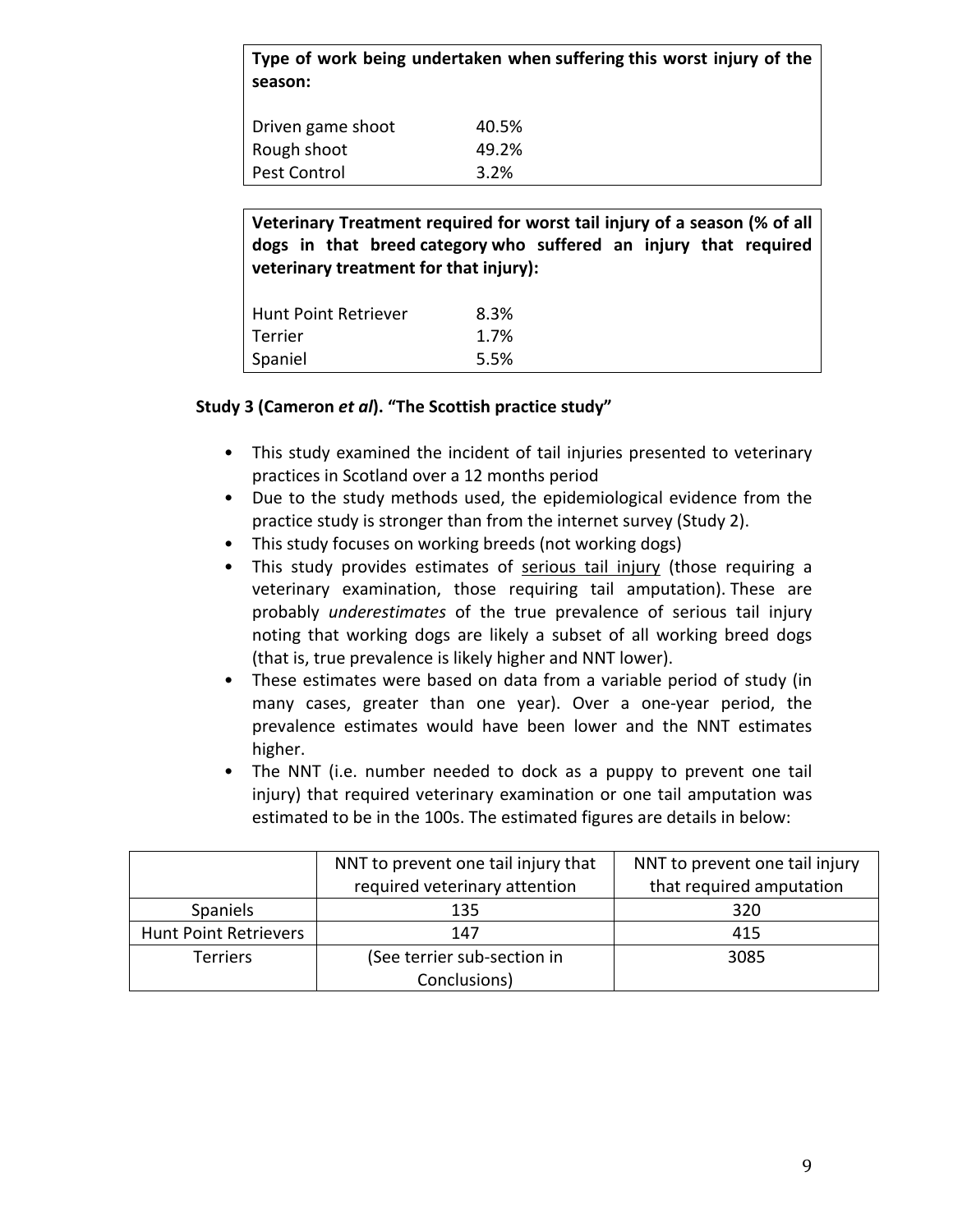#### **Conclusions**

There is a logical explanation for the observed difference in estimates of prevalence and NNT between studies 2 and 3. The Internet survey focuses on minor tail injuries and the practice study on serious tail injuries. There were also some differences in the biases observed.

Based on Study 1 (Diesel *et al*) the NNT for tail injuries is in the order of 500. One would have to dock 500 tails to prevent one tail injury.

Based on studies 2 and 3 (the "Scottish Studies") the NNT for serious tail injuries is very high (likely in the 100s) in all breed categories. In other words one would have to remove the tail of  $100+$  dogs to prevent one serious tail injury (i.e. one which required veterinary treatment).

**These studies do not provide epidemiological justification in any breed** category for tail docking to prevent serious tail injuries.

Based on studies 2 and 3, the NNT for minor tail injuries (such as tail tip injuries or other minor lacerations that did not need veterinary treatment) is very low (likely less than 10) in two breed categories (spaniels, hunt point retrievers).

These studies do provide epidemiological justification for tail docking to prevent minor tail injuries, but only in these two breed categories (Spaniels, **Hunt Point Retrievers).** 

The studies also demonstrated that in these two breed categories, the **'preventative' effect of tail docking is apparent when tails are docked by ¼. Docking by more than <sup>1/3</sup> does not add any extra benefit in terms of prevention of minor tail injuries.** 

SI 128/2014 permits tail docking of three breeds - Spaniels, Pointers and Terriers. The information above relates to Spaniels and Hunt Point Retrievers only. As the SI currently permits docking of terriers it was felt appropriate to address what the studies found in relation to tail injuries in terriers.

In the Internet survey, terriers were not among the high-risk group in terms of prevalence of minor tail injury. In the practice survey, the prevalence estimate for terriers of tail injuries requiring a veterinary examination were lower than that for non-working breeds.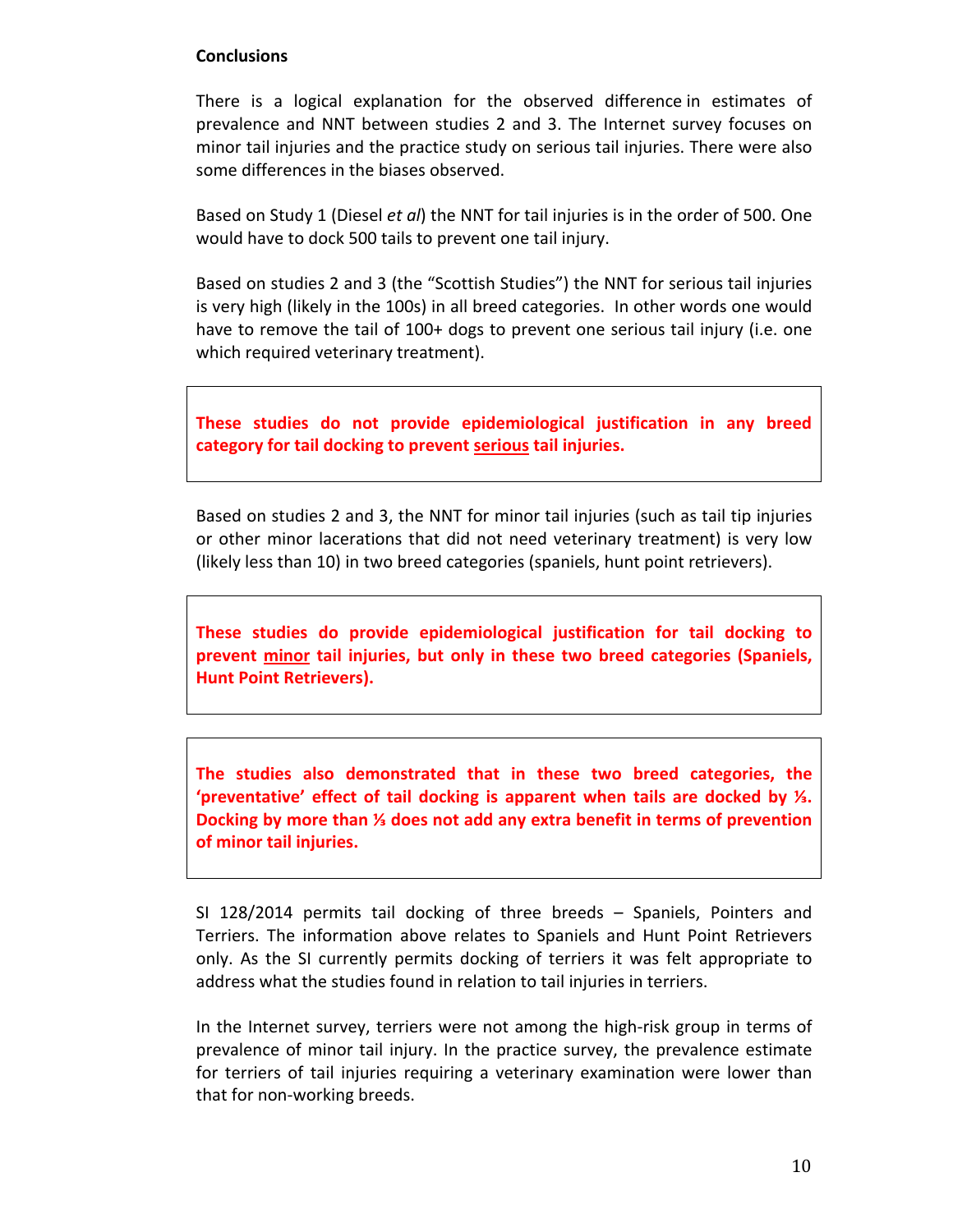Collectively, these results suggest that full-tailed terriers (including those engaged in work) are no more prone, and may even be less prone, to tail injury than any other full tailed breed of non-working dog.

These studies demonstrated that there is no epidemiological justification for tail docking of terriers to prevent either serious or minor tail injuries.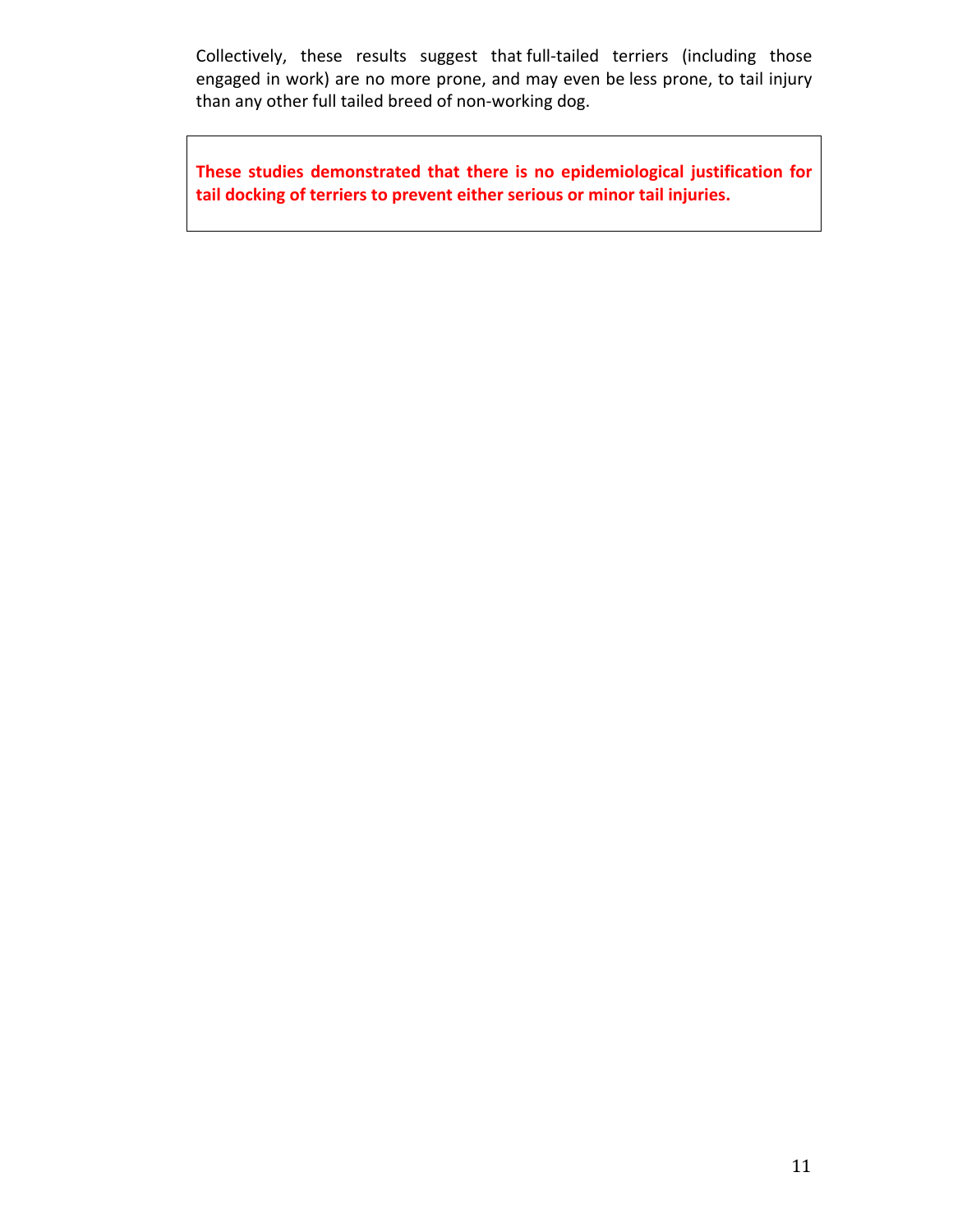#### **B: Harm done by tail docking**

When determining if there is an ethical basis for tail docking account needs to be taken of the potential harm done by tail docking as well as the potential benefits.

The working group's remit did not include undertaking a comprehensive review of literature relating to any 'harm done'.

The only recent Irish article is "*Stress in small animal patients:* why it matters and *what to do about it"* (Hewson, Caroline; Irish Veterinary Journal; Apr2008, Vol. 61 Issue 4,  $p249 - 254$ ). The relevant extract is copied below:

*"...tail docking puppies without analgesia may reasonably be expected to*  predispose them to subsequent hypo- or hyperalgesia, either at the site or *in* the region of the tail (Anseloni et al., 2004; Ren et al., 2004), and to *hyperalgesia at sites much further away (Taddio, 1997; 2002). Would* using analgesia help? Use of local anaesthesia in a ring block, especially *lidocaine, is an inadequate single approach for any amputation, especially because the efficacy of lidocaine is short, and local anaesthetics can be irritant.*

*While the solutions can be diluted, warmed and buffered to make them less irritant, this improvement is controversial (Meyer, 2007). Moreover, local* anaesthetics carry an increased risk of methaemoglobinaemia in neonates (Meyer, 2007). The proper analgesic approach includes epidural anaesthesia, which is also controversial, and would require a general anaesthetic (Meyer, 2007). The need for multimodal analgesia is further dogged by the off-label use of the drugs concerned (in animals of this *age).*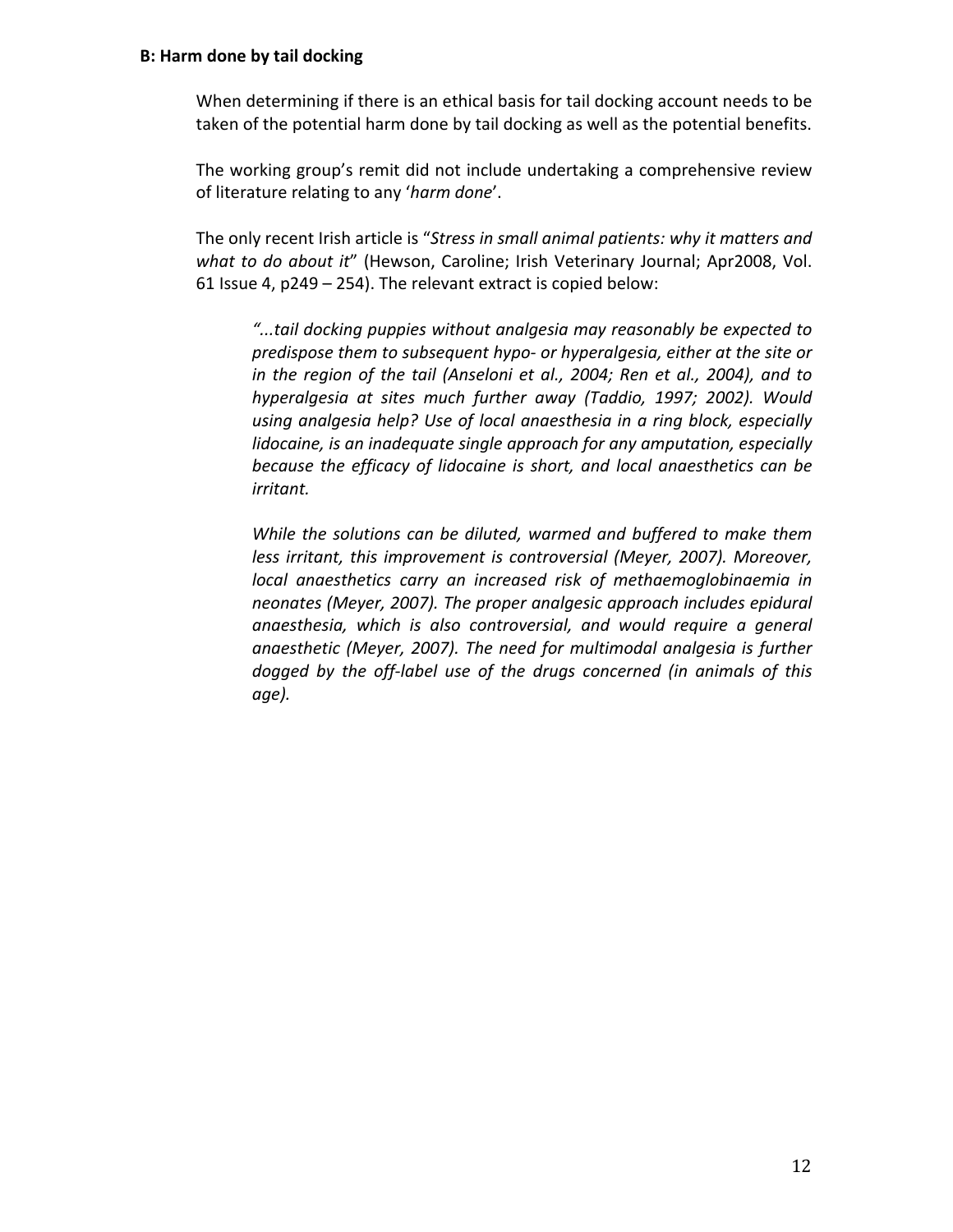#### C: Ethical Considerations – harm done versus benefit gained

The available data does not support the performance of tail docking to prevent serious tail injuries in working dogs of any breed category  $-$  the incidence of these injuries (having to dock in the hundreds to prevent one major tail injury) is not high enough to warrant their performance.

There is no evidence to support the performance of tail docking in working terriers to prevent serious or minor tail injuries.

The decision regarding whether to perform tail docking to prevent minor tail injuries in Spaniels and Hunt Point Retrievers is entirely an ethical one, with the statistics from the previously mentioned studies helping to inform of the potential for benefit gained by docking (i.e. less risk of future tail minor injuries) and the potential harm done by docking (i.e. potential for short, medium and long term pain and increased risk to health and welfare).

Based on the available scientific data (a NNT for minor tail injuries of in the order of 10 in Spaniels and Hunt Point Retrievers  $-$  i.e. need to remove in the order of 10 tails to prevent 1 minor tail injury in one working season) the question that may therefore be considered is:

"Is it ethically acceptable for a veterinary practitioner to remove the tails of 10 dogs, with its associated pain and risk to health to those 10 dogs, to prevent in *the order of 1 minor tail injury in one working season, with only 5-8% of these injuries requiring any veterinary treatment?"*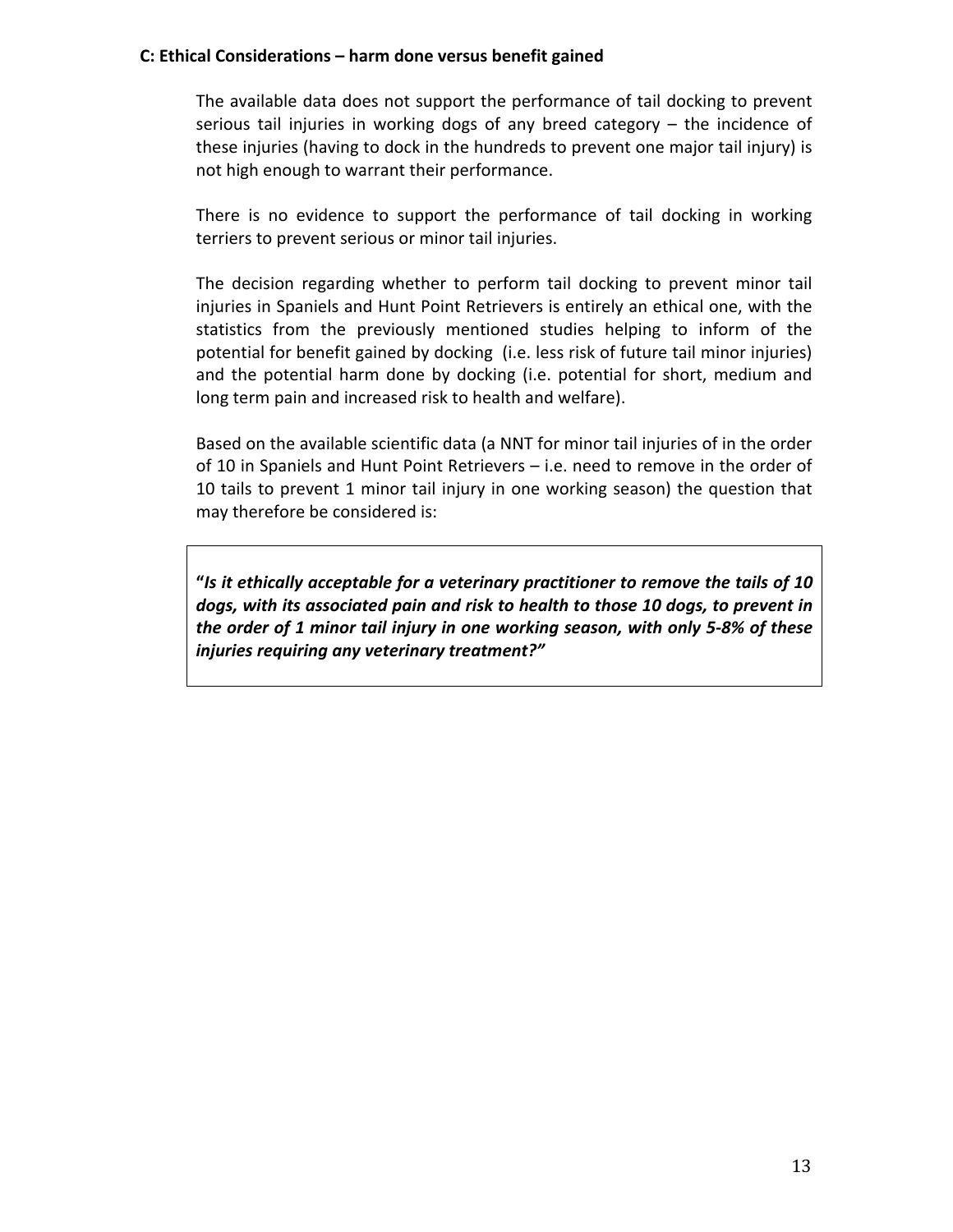#### **D: Legislative changes – options**

## Option 1:

If it were determined that the previous ethical situation pertained (that there is no ethical basis for the performance of this prophylactic procedure in any breed or working dog) then the appropriate legislative change would be to revoke SI 128/2014 in so far as it refers to tail docking.

The parent Act would therefore be left unfettered in relation to this procedure and would in effect prohibit its performance except for therapeutic reasons by a veterinary practitioner.

#### Option 2:

If it were considered ethical to dock tails to prevent minor tail injuries in the breeds most prone, it would be appropriate to repeal SI128/2014 and to replace it with an amended SI.

This amended SI should limit docking to Spaniels and Hunt Point Retrievers only, and then only to individuals within those breed categories that will be used in driven and rough game shoots only (and not pest control) and that the tails should be docked by 1/3 but no more. This procedure should only be performed by a registered veterinary practitioner employing appropriate technique and analgaesia and anaesthesia.

If this were being considered one option to consider to ensure that only those dogs that are docked are going to be exposed to the higher risk that hunting poses is that it may be appropriate that only those breeders that are registered with DAFM as *bona-fide* breeders of working dogs of those specified breeds can apply to DAFM for a permit to have their pups docked. (DAFM may remove this permit if it were determined that dogs from this breeder that were docked ended up not being used for hunting.) A veterinary practitioner can only consider docking pups on presentation of that DAFM-issued permit. (It is not appropriate that veterinary practitioners should be the individuals to make the decision as to whether a certain pup will be used for working or not in its later life.)

Provided all the above criteria were met it would of course remain up to the individual practitioner to decide if they then wished to perform the procedure or not.

If it were considered ethical to dock tails further consideration should be given to appropriate age of dog for performance of tail docking. For example:

- Would it be less 'risky' if done at an age older than the current maximum of 8 days?
- Taking into account the ages below which certain anaesthetics and analgaesics are not licensed for use, and the risk of using local analgaesia